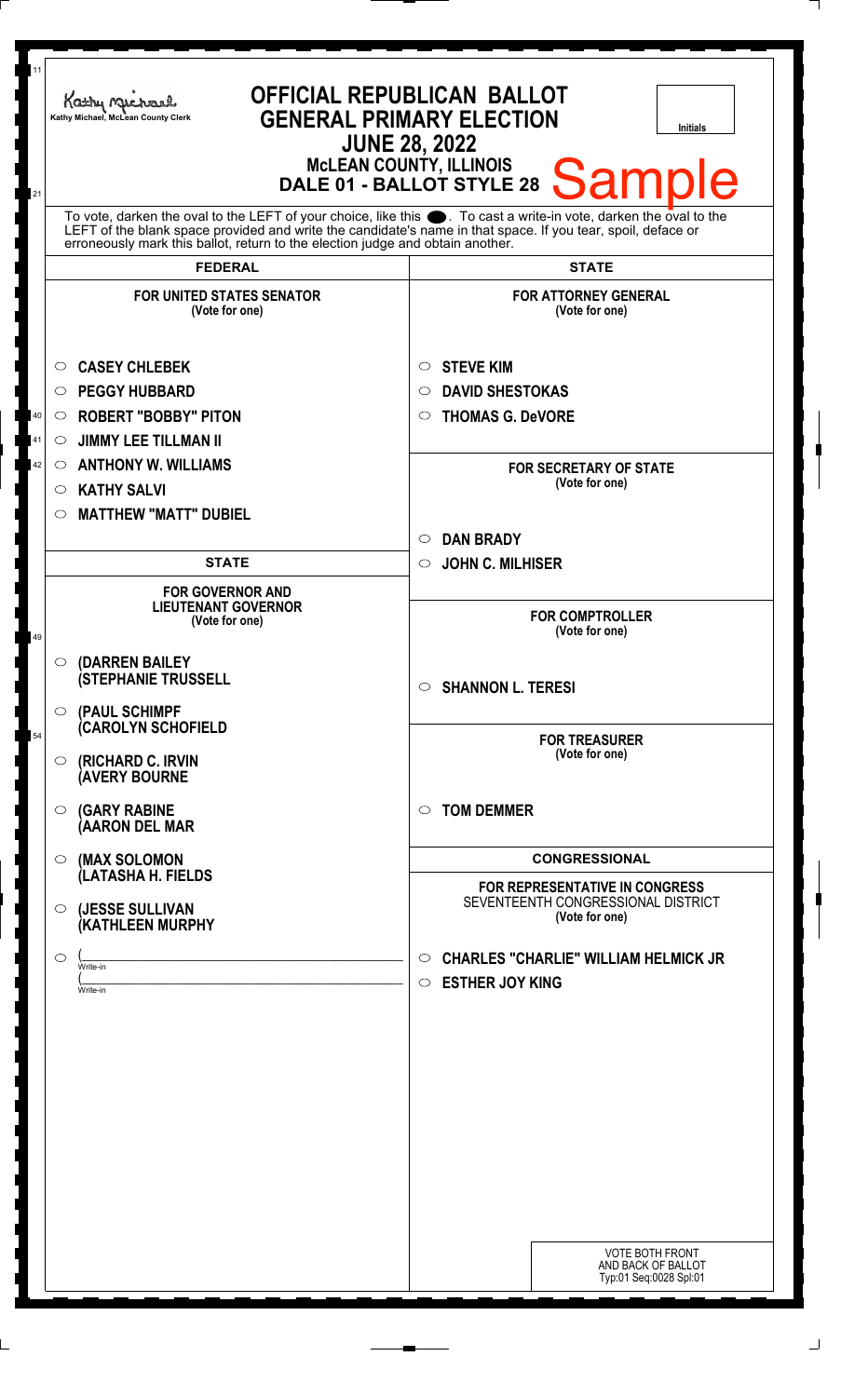| <b>OFFICIAL REPUBLICAN BALLOT - GENERAL PRIMARY ELECTION - JUNE 28, 2022</b><br><b>LEGISLATIVE</b>              | <b>JUDICIAL</b>                                                                                                                     |
|-----------------------------------------------------------------------------------------------------------------|-------------------------------------------------------------------------------------------------------------------------------------|
| <b>FOR STATE SENATOR</b>                                                                                        | FOR JUDGE OF THE CIRCUIT COURT                                                                                                      |
| FORTY-FOURTH LEGISLATIVE DISTRICT<br>(Vote for one)                                                             | ELEVENTH JUDICIAL CIRCUIT<br>(To fill the vacancy of the Hon. Scott Drazewski)<br>(Vote for one)                                    |
| $\circ$ SALLY J. TURNER                                                                                         |                                                                                                                                     |
| <b>REPRESENTATIVE</b>                                                                                           | <b>CARLA BARNES</b><br>$\circ$                                                                                                      |
| <b>FOR REPRESENTATIVE</b><br>IN THE GENERAL ASSEMBLY<br>EIGHTY-EIGHTH REPRESENTATIVE DISTRICT<br>(Vote for one) | FOR JUDGE OF THE CIRCUIT COURT<br>ELEVENTH JUDICIAL CIRCUIT<br>(To fill the vacancy of the Hon. Paul G. Lawrence)<br>(Vote for one) |
| <b>DAN CAULKINS</b><br>$\circ$                                                                                  | <b>DON KNAPP</b><br>$\circ$                                                                                                         |
| <b>COUNTY</b>                                                                                                   | <b>AMY McFARLAND</b><br>$\circ$                                                                                                     |
|                                                                                                                 | <b>PRECINCT</b>                                                                                                                     |
| <b>FOR COUNTY CLERK</b><br>(Vote for one)                                                                       | FOR PRECINCT COMMITTEEPERSON                                                                                                        |
|                                                                                                                 | DALE 01<br>(Vote for one)                                                                                                           |
| <b>KATHY MICHAEL</b><br>$\circ$                                                                                 | <b>MARY A. THOMPSON</b><br>$\circ$                                                                                                  |
| <b>FOR COUNTY TREASURER</b><br>(Vote for one)                                                                   |                                                                                                                                     |
| <b>REBECCA C. McNEIL</b><br>$\circ$                                                                             |                                                                                                                                     |
| <b>FOR COUNTY SHERIFF</b><br>(Vote for one)                                                                     |                                                                                                                                     |
| <b>MATT LANE</b><br>$\circ$                                                                                     |                                                                                                                                     |
| <b>REGIONAL OFFICE</b><br>OF EDUCATION                                                                          |                                                                                                                                     |
| FOR REGIONAL SUPERINTENDENT OF SCHOOLS<br>(DeWITT, LIVINGSTON, LOGAN AND McLEAN COUNTIES)<br>(Vote for one)     |                                                                                                                                     |
| <b>MARK E. JONTRY</b><br>$\circ$                                                                                |                                                                                                                                     |
| <b>COUNTY BOARD</b>                                                                                             |                                                                                                                                     |
| <b>FOR COUNTY BOARD MEMBER</b><br><b>COUNTY BOARD DISTRICT 3</b><br>(Vote for not more than two)                |                                                                                                                                     |
| <b>GEORGE O. WENDT</b><br>$\circ$                                                                               |                                                                                                                                     |
| <b>LYNDSAY BLOOMFIELD</b><br>$\circ$                                                                            |                                                                                                                                     |
|                                                                                                                 |                                                                                                                                     |
|                                                                                                                 | YOU HAVE NOW<br><b>COMPLETED VOTING</b>                                                                                             |
|                                                                                                                 | <b>VOTE BOTH FRONT</b><br>AND BACK OF BALLOT<br>Typ:01 Seq:0028 Spl:01                                                              |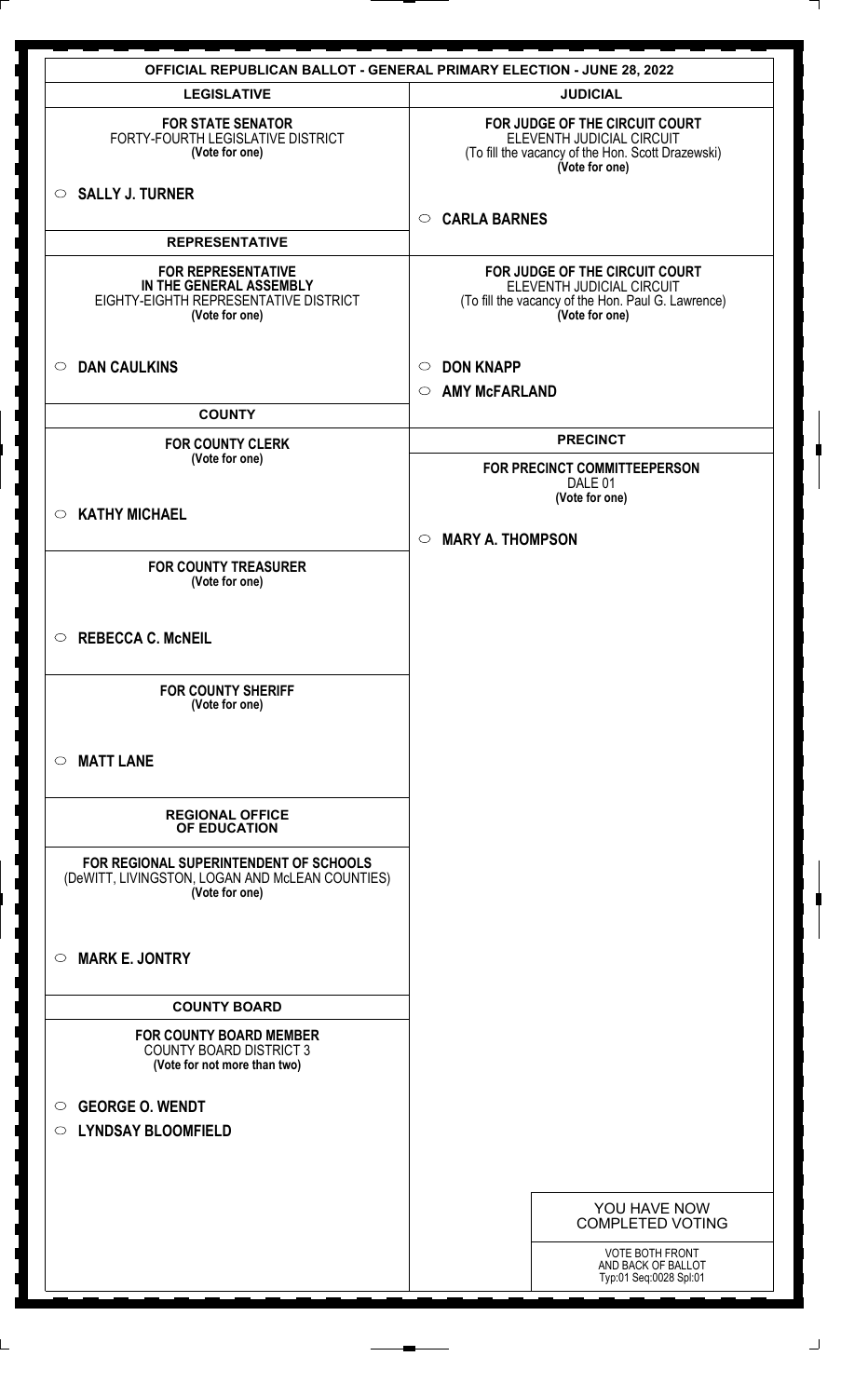| Kathy Michael<br>Kathy Michael, McLean County Clerk                            | <b>OFFICIAL REPUBLICAN BALLOT</b><br><b>GENERAL PRIMARY ELECTION</b><br><b>Initials</b><br><b>JUNE 28, 2022</b><br><b>McLEAN COUNTY, ILLINOIS</b><br>DALE 01 - BALLOT STYLE 29                                                    |
|--------------------------------------------------------------------------------|-----------------------------------------------------------------------------------------------------------------------------------------------------------------------------------------------------------------------------------|
| erroneously mark this ballot, return to the election judge and obtain another. | To vote, darken the oval to the LEFT of your choice, like this ●. To cast a write-in vote, darken the oval to the<br>LEFT of the blank space provided and write the candidate's name in that space. If you tear, spoil, deface or |
| <b>FEDERAL</b>                                                                 | <b>STATE</b>                                                                                                                                                                                                                      |
| <b>FOR UNITED STATES SENATOR</b><br>(Vote for one)                             | <b>FOR ATTORNEY GENERAL</b><br>(Vote for one)                                                                                                                                                                                     |
| <b>CASEY CHLEBEK</b><br>$\circ$                                                | <b>STEVE KIM</b><br>$\circ$                                                                                                                                                                                                       |
| <b>PEGGY HUBBARD</b><br>$\circ$                                                | <b>DAVID SHESTOKAS</b><br>$\circ$                                                                                                                                                                                                 |
| <b>ROBERT "BOBBY" PITON</b><br>O                                               | <b>THOMAS G. DeVORE</b><br>$\circ$                                                                                                                                                                                                |
| <b>JIMMY LEE TILLMAN II</b><br>$\circ$                                         |                                                                                                                                                                                                                                   |
| <b>ANTHONY W. WILLIAMS</b><br>$\circ$                                          | <b>FOR SECRETARY OF STATE</b>                                                                                                                                                                                                     |
| <b>KATHY SALVI</b><br>$\circ$                                                  | (Vote for one)                                                                                                                                                                                                                    |
| <b>MATTHEW "MATT" DUBIEL</b><br>$\circ$                                        |                                                                                                                                                                                                                                   |
|                                                                                | <b>DAN BRADY</b><br>$\circ$                                                                                                                                                                                                       |
| <b>STATE</b>                                                                   | <b>JOHN C. MILHISER</b><br>$\circ$                                                                                                                                                                                                |
| <b>FOR GOVERNOR AND</b><br><b>LIEUTENANT GOVERNOR</b><br>(Vote for one)        | <b>FOR COMPTROLLER</b><br>(Vote for one)                                                                                                                                                                                          |
| (DARREN BAILEY<br>$\circ$                                                      |                                                                                                                                                                                                                                   |
| <b>(STEPHANIE TRUSSELL</b>                                                     | <b>SHANNON L. TERESI</b><br>$\circ$                                                                                                                                                                                               |
| (PAUL SCHIMPF<br>$\circ$<br><b>(CAROLYN SCHOFIELD</b>                          |                                                                                                                                                                                                                                   |
| (RICHARD C. IRVIN<br>$\circ$<br><b>(AVERY BOURNE</b>                           | <b>FOR TREASURER</b><br>(Vote for one)                                                                                                                                                                                            |
| <b>(GARY RABINE</b><br>$\circ$<br>(AARON DEL MAR                               | <b>TOM DEMMER</b><br>$\circ$                                                                                                                                                                                                      |
| (MAX SOLOMON<br>$\circ$                                                        | <b>CONGRESSIONAL</b>                                                                                                                                                                                                              |
| (LATASHA H. FIELDS                                                             | FOR REPRESENTATIVE IN CONGRESS                                                                                                                                                                                                    |
| (JESSE SULLIVAN<br>$\circ$<br>(KATHLEEN MURPHY                                 | SEVENTEENTH CONGRESSIONAL DISTRICT<br>(Vote for one)                                                                                                                                                                              |
| $\circ$<br>Write-in                                                            | <b>CHARLES "CHARLIE" WILLIAM HELMICK JR</b><br>$\circ$                                                                                                                                                                            |
| Write-in                                                                       | <b>ESTHER JOY KING</b><br>$\circ$                                                                                                                                                                                                 |
|                                                                                |                                                                                                                                                                                                                                   |
|                                                                                |                                                                                                                                                                                                                                   |
|                                                                                |                                                                                                                                                                                                                                   |
|                                                                                | VOTE BOTH FRONT                                                                                                                                                                                                                   |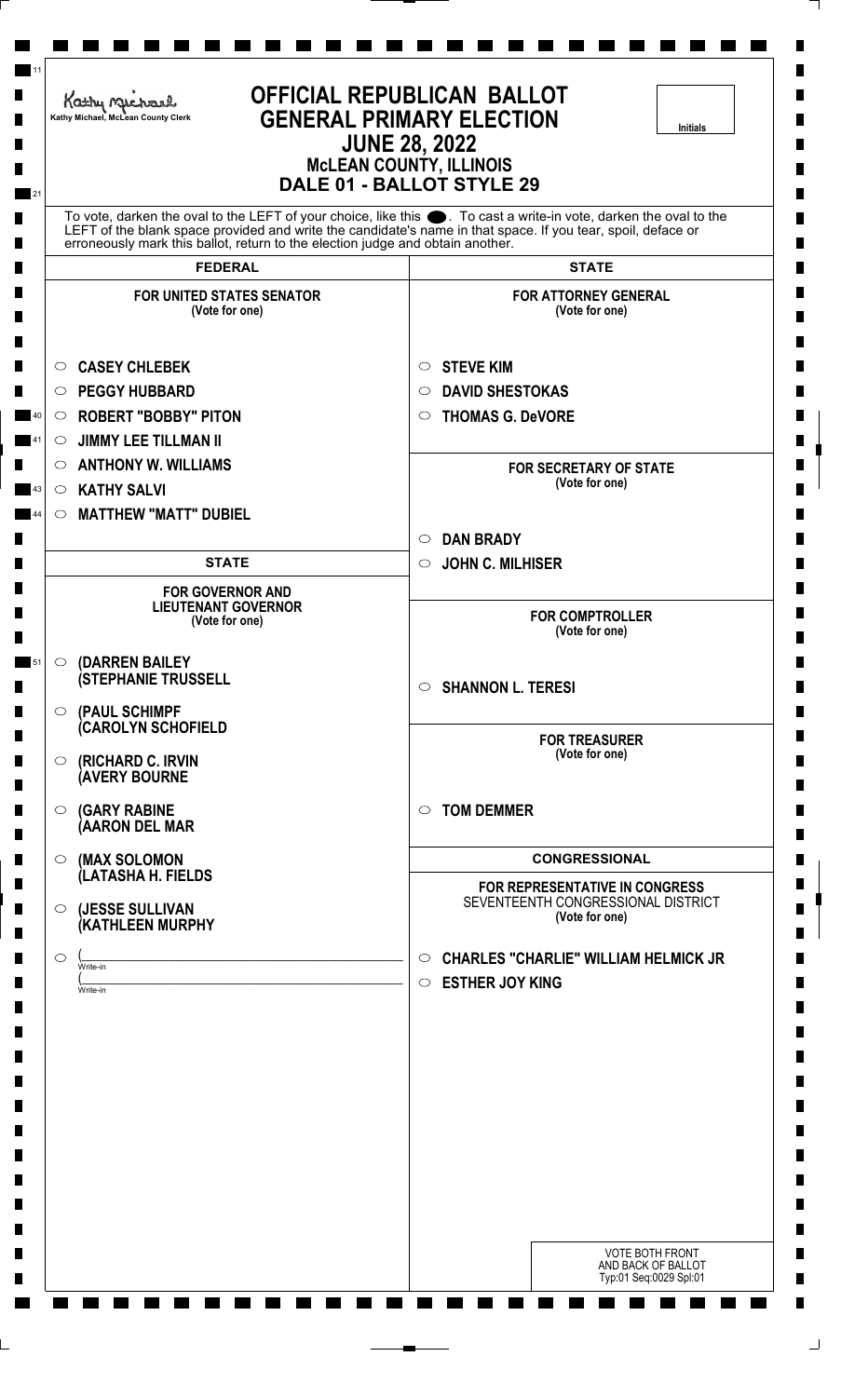| <b>LEGISLATIVE</b>                                                                                               | <b>JUDICIAL</b>                                                                                                                     |
|------------------------------------------------------------------------------------------------------------------|-------------------------------------------------------------------------------------------------------------------------------------|
| <b>FOR STATE SENATOR</b><br>FORTY-FOURTH LEGISLATIVE DISTRICT<br>(Vote for one)                                  | FOR JUDGE OF THE CIRCUIT COURT<br>ELEVENTH JUDICIAL CIRCUIT<br>(To fill the vacancy of the Hon. Scott Drazewski)<br>(Vote for one)  |
| $\circ$ SALLY J. TURNER                                                                                          | <b>CARLA BARNES</b><br>$\circ$                                                                                                      |
| <b>REPRESENTATIVE</b>                                                                                            |                                                                                                                                     |
|                                                                                                                  |                                                                                                                                     |
| <b>FOR REPRESENTATIVE</b><br>IN THE GENERAL ASSEMBLY<br>EIGHTY-SEVENTH REPRESENTATIVE DISTRICT<br>(Vote for one) | FOR JUDGE OF THE CIRCUIT COURT<br>ELEVENTH JUDICIAL CIRCUIT<br>(To fill the vacancy of the Hon. Paul G. Lawrence)<br>(Vote for one) |
| <b>MARY J. BURRESS</b><br>$\circ$                                                                                | <b>DON KNAPP</b><br>$\circ$                                                                                                         |
| <b>WILLIAM E HAUTER</b><br>$\circ$                                                                               | <b>AMY McFARLAND</b><br>$\circ$                                                                                                     |
| $\bigcirc$                                                                                                       |                                                                                                                                     |
| Write-in                                                                                                         | <b>PRECINCT</b>                                                                                                                     |
|                                                                                                                  | FOR PRECINCT COMMITTEEPERSON<br>DALE 01                                                                                             |
| <b>COUNTY</b>                                                                                                    | (Vote for one)                                                                                                                      |
| <b>FOR COUNTY CLERK</b><br>(Vote for one)                                                                        | <b>MARY A. THOMPSON</b><br>$\circ$                                                                                                  |
| $\circ$ KATHY MICHAEL                                                                                            |                                                                                                                                     |
| <b>FOR COUNTY TREASURER</b><br>(Vote for one)                                                                    |                                                                                                                                     |
| $\circ$ REBECCA C. McNEIL                                                                                        |                                                                                                                                     |
| <b>FOR COUNTY SHERIFF</b><br>(Vote for one)                                                                      |                                                                                                                                     |
| <b>MATT LANE</b><br>$\circ$                                                                                      |                                                                                                                                     |
| <b>REGIONAL OFFICE</b><br>OF EDUCATION                                                                           |                                                                                                                                     |
| FOR REGIONAL SUPERINTENDENT OF SCHOOLS<br>(DeWITT, LIVINGSTON, LOGAN AND McLEAN COUNTIES)<br>(Vote for one)      |                                                                                                                                     |
| <b>MARK E. JONTRY</b><br>$\circ$                                                                                 |                                                                                                                                     |
| <b>COUNTY BOARD</b>                                                                                              |                                                                                                                                     |
| <b>FOR COUNTY BOARD MEMBER</b>                                                                                   |                                                                                                                                     |
| <b>COUNTY BOARD DISTRICT 3</b><br>(Vote for not more than two)                                                   |                                                                                                                                     |
| <b>GEORGE O. WENDT</b><br>$\circ$                                                                                |                                                                                                                                     |
| <b>LYNDSAY BLOOMFIELD</b><br>$\circ$                                                                             | YOU HAVE NOW                                                                                                                        |
|                                                                                                                  | <b>COMPLETED VOTING</b>                                                                                                             |
|                                                                                                                  | VOTE BOTH FRONT                                                                                                                     |
|                                                                                                                  | AND BACK OF BALLOT<br>Typ:01 Seq:0029 Spl:01                                                                                        |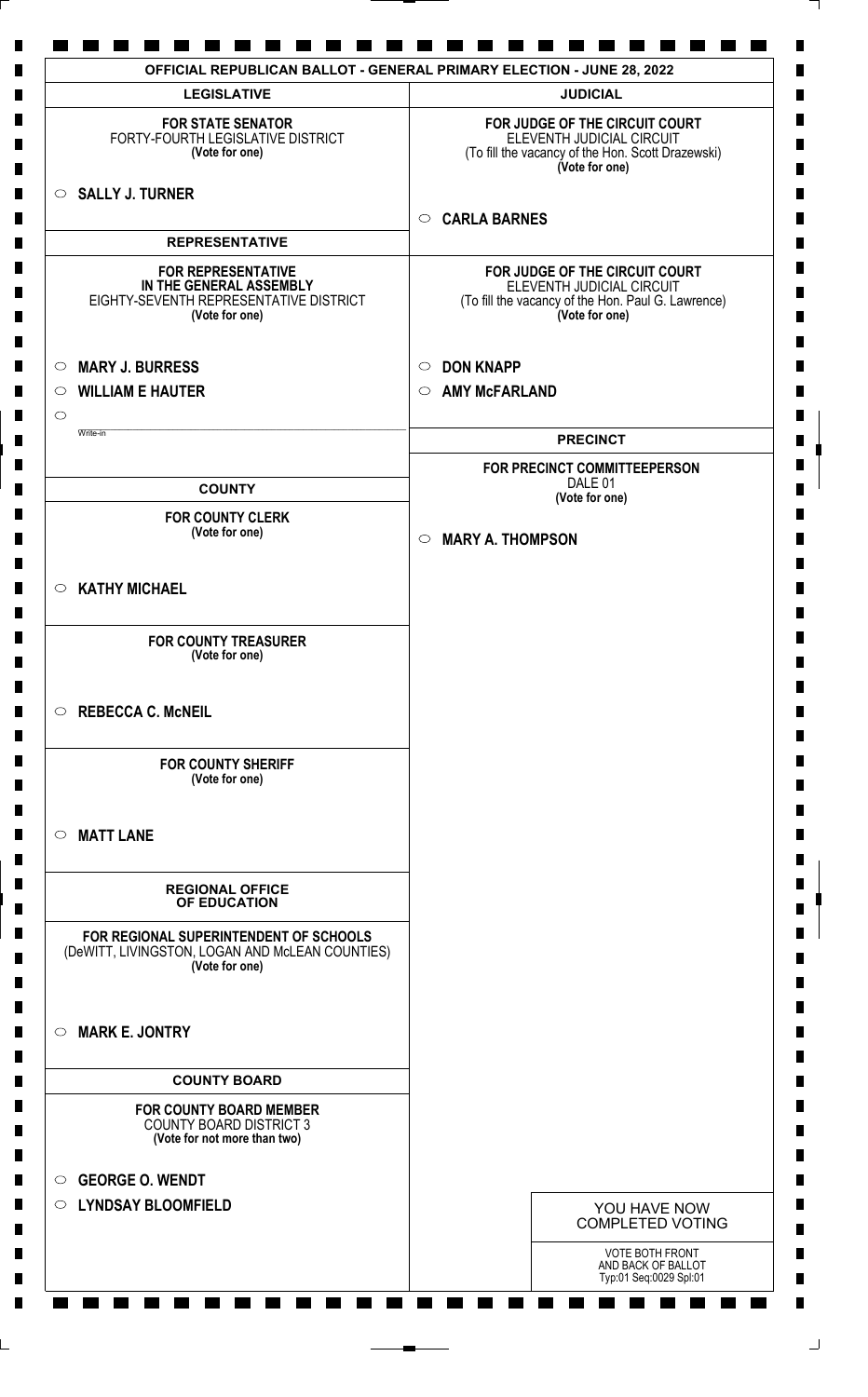| Kathy Michael<br>Kathy Michael, McLean County Clerk                            | <b>OFFICIAL REPUBLICAN BALLOT</b><br><b>GENERAL PRIMARY ELECTION</b><br><b>Initials</b><br><b>JUNE 28, 2022</b><br><b>MCLEAN COUNTY, ILLINOIS</b><br>DALE 01 - BALLOT STYLE 30                                                    |
|--------------------------------------------------------------------------------|-----------------------------------------------------------------------------------------------------------------------------------------------------------------------------------------------------------------------------------|
| erroneously mark this ballot, return to the election judge and obtain another. | To vote, darken the oval to the LEFT of your choice, like this ●. To cast a write-in vote, darken the oval to the<br>LEFT of the blank space provided and write the candidate's name in that space. If you tear, spoil, deface or |
| <b>FEDERAL</b>                                                                 | <b>STATE</b>                                                                                                                                                                                                                      |
| <b>FOR UNITED STATES SENATOR</b><br>(Vote for one)                             | <b>FOR ATTORNEY GENERAL</b><br>(Vote for one)                                                                                                                                                                                     |
| <b>CASEY CHLEBEK</b><br>$\circ$<br><b>PEGGY HUBBARD</b><br>$\circ$             | <b>STEVE KIM</b><br>$\circ$<br><b>DAVID SHESTOKAS</b><br>$\circ$                                                                                                                                                                  |
| <b>ROBERT "BOBBY" PITON</b><br>$\circ$                                         | <b>THOMAS G. DeVORE</b><br>$\circ$                                                                                                                                                                                                |
| <b>JIMMY LEE TILLMAN II</b><br>$\circ$                                         |                                                                                                                                                                                                                                   |
| <b>ANTHONY W. WILLIAMS</b><br>$\circ$                                          | <b>FOR SECRETARY OF STATE</b><br>(Vote for one)                                                                                                                                                                                   |
| <b>KATHY SALVI</b><br>$\circ$                                                  |                                                                                                                                                                                                                                   |
| <b>MATTHEW "MATT" DUBIEL</b><br>$\circ$                                        | <b>DAN BRADY</b><br>$\circ$                                                                                                                                                                                                       |
| <b>STATE</b>                                                                   | <b>JOHN C. MILHISER</b><br>$\circ$                                                                                                                                                                                                |
| <b>FOR GOVERNOR AND</b><br><b>LIEUTENANT GOVERNOR</b>                          |                                                                                                                                                                                                                                   |
| (Vote for one)                                                                 | <b>FOR COMPTROLLER</b><br>(Vote for one)                                                                                                                                                                                          |
| (DARREN BAILEY<br>$\circ$<br><b>(STEPHANIE TRUSSELL</b><br>$\circ$             | <b>SHANNON L. TERESI</b><br>$\circ$                                                                                                                                                                                               |
| (PAUL SCHIMPF<br><b>CAROLYN SCHOFIELD</b><br>(RICHARD C. IRVIN<br>$\circ$      | <b>FOR TREASURER</b><br>(Vote for one)                                                                                                                                                                                            |
| <b>(AVERY BOURNE</b>                                                           |                                                                                                                                                                                                                                   |
| <b>(GARY RABINE</b><br>$\circ$<br>(AARON DEL MAR                               | <b>TOM DEMMER</b><br>$\circ$                                                                                                                                                                                                      |
| (MAX SOLOMON<br>$\circ$                                                        | <b>CONGRESSIONAL</b>                                                                                                                                                                                                              |
| (LATASHA H. FIELDS                                                             | FOR REPRESENTATIVE IN CONGRESS                                                                                                                                                                                                    |
| (JESSE SULLIVAN<br>$\circ$<br>(KATHLEEN MURPHY                                 | SIXTEENTH CONGRESSIONAL DISTRICT<br>(Vote for one)                                                                                                                                                                                |
| $\circ$<br>Write-in                                                            | <b>DARIN LaHOOD</b><br>$\circ$                                                                                                                                                                                                    |
| Write-in                                                                       | <b>WALT PETERS</b><br>$\circ$                                                                                                                                                                                                     |
|                                                                                | <b>JOANNE GUILLEMETTE</b><br>$\circ$                                                                                                                                                                                              |
|                                                                                | <b>MICHAEL REBRESH</b><br>$\circ$                                                                                                                                                                                                 |
|                                                                                |                                                                                                                                                                                                                                   |
|                                                                                |                                                                                                                                                                                                                                   |
|                                                                                |                                                                                                                                                                                                                                   |
|                                                                                |                                                                                                                                                                                                                                   |
|                                                                                |                                                                                                                                                                                                                                   |
|                                                                                |                                                                                                                                                                                                                                   |
|                                                                                | <b>VOTE BOTH FRONT</b><br>AND BACK OF BALLOT                                                                                                                                                                                      |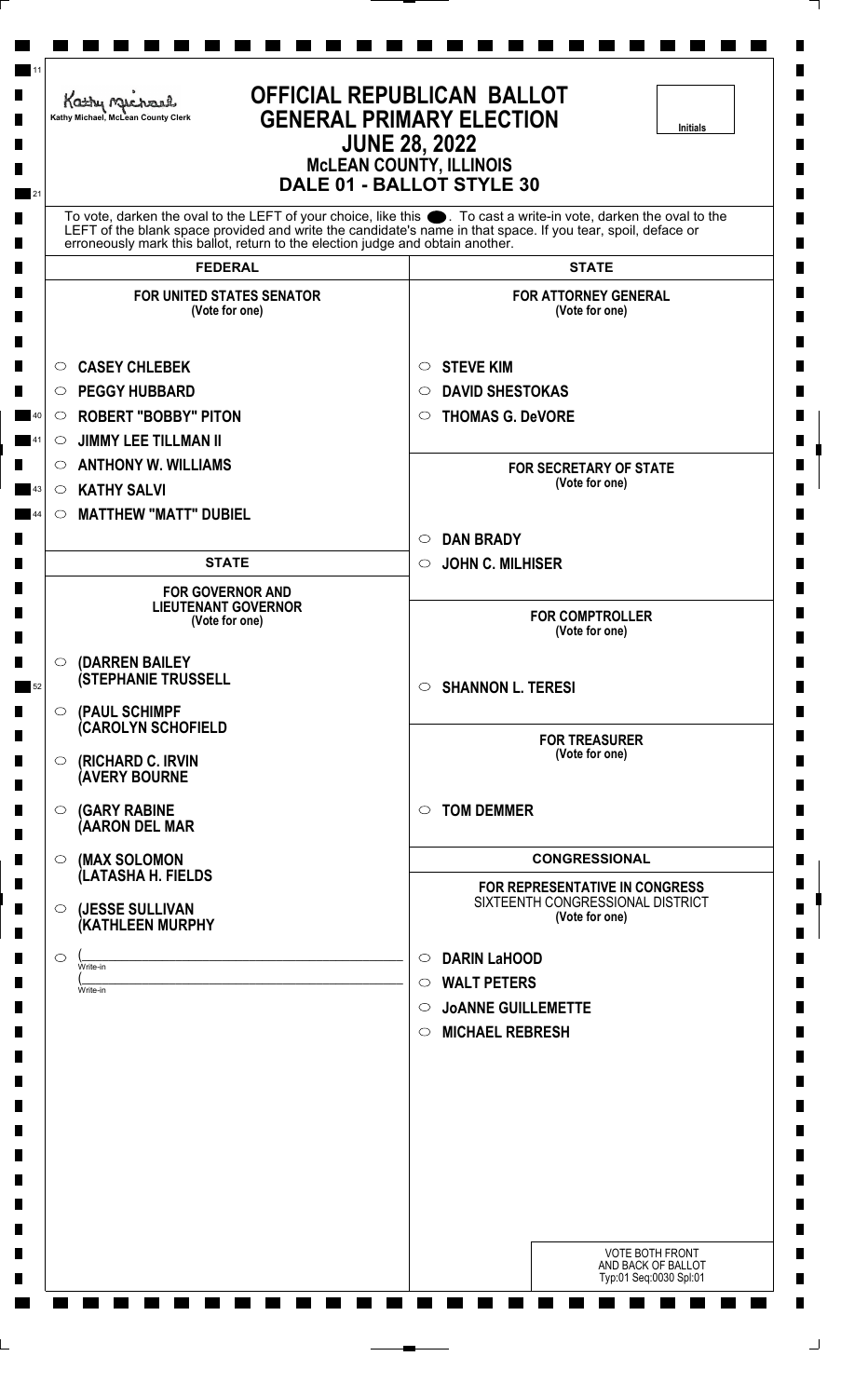| <b>LEGISLATIVE</b>                                                                                              | <b>JUDICIAL</b>                                                                                                                     |
|-----------------------------------------------------------------------------------------------------------------|-------------------------------------------------------------------------------------------------------------------------------------|
| <b>FOR STATE SENATOR</b><br>FORTY-FOURTH LEGISLATIVE DISTRICT<br>(Vote for one)                                 | FOR JUDGE OF THE CIRCUIT COURT<br>ELEVENTH JUDICIAL CIRCUIT<br>(To fill the vacancy of the Hon. Scott Drazewski)<br>(Vote for one)  |
| $\circ$ SALLY J. TURNER                                                                                         |                                                                                                                                     |
| <b>REPRESENTATIVE</b>                                                                                           | <b>CARLA BARNES</b><br>$\circ$                                                                                                      |
| <b>FOR REPRESENTATIVE</b><br>IN THE GENERAL ASSEMBLY<br>EIGHTY-EIGHTH REPRESENTATIVE DISTRICT<br>(Vote for one) | FOR JUDGE OF THE CIRCUIT COURT<br>ELEVENTH JUDICIAL CIRCUIT<br>(To fill the vacancy of the Hon. Paul G. Lawrence)<br>(Vote for one) |
| <b>DAN CAULKINS</b><br>$\circ$                                                                                  | <b>DON KNAPP</b><br>$\circ$<br>$\circ$                                                                                              |
| <b>COUNTY</b>                                                                                                   | <b>AMY McFARLAND</b>                                                                                                                |
| <b>FOR COUNTY CLERK</b>                                                                                         | <b>PRECINCT</b>                                                                                                                     |
| (Vote for one)                                                                                                  | FOR PRECINCT COMMITTEEPERSON<br>DALE 01                                                                                             |
| <b>KATHY MICHAEL</b><br>$\circ$                                                                                 | (Vote for one)                                                                                                                      |
|                                                                                                                 | <b>MARY A. THOMPSON</b><br>$\circ$                                                                                                  |
| <b>FOR COUNTY TREASURER</b><br>(Vote for one)                                                                   |                                                                                                                                     |
| $\circ$ REBECCA C. McNEIL                                                                                       |                                                                                                                                     |
| <b>FOR COUNTY SHERIFF</b><br>(Vote for one)                                                                     |                                                                                                                                     |
| $\circ$ MATT LANE                                                                                               |                                                                                                                                     |
| <b>REGIONAL OFFICE</b><br>OF EDUCATION                                                                          |                                                                                                                                     |
| FOR REGIONAL SUPERINTENDENT OF SCHOOLS<br>(DeWITT, LIVINGSTON, LOGAN AND McLEAN COUNTIES)<br>(Vote for one)     |                                                                                                                                     |
| <b>MARK E. JONTRY</b><br>$\circ$                                                                                |                                                                                                                                     |
| <b>COUNTY BOARD</b>                                                                                             |                                                                                                                                     |
| <b>FOR COUNTY BOARD MEMBER</b><br><b>COUNTY BOARD DISTRICT 8</b><br>(Vote for not more than two)                |                                                                                                                                     |
| $\circ$<br>Write-in                                                                                             |                                                                                                                                     |
| $\bigcirc$<br>Write-in                                                                                          |                                                                                                                                     |
|                                                                                                                 | YOU HAVE NOW                                                                                                                        |
|                                                                                                                 | <b>COMPLETED VOTING</b>                                                                                                             |
|                                                                                                                 | VOTE BOTH FRONT<br>AND BACK OF BALLOT<br>Typ:01 Seq:0030 Spl:01                                                                     |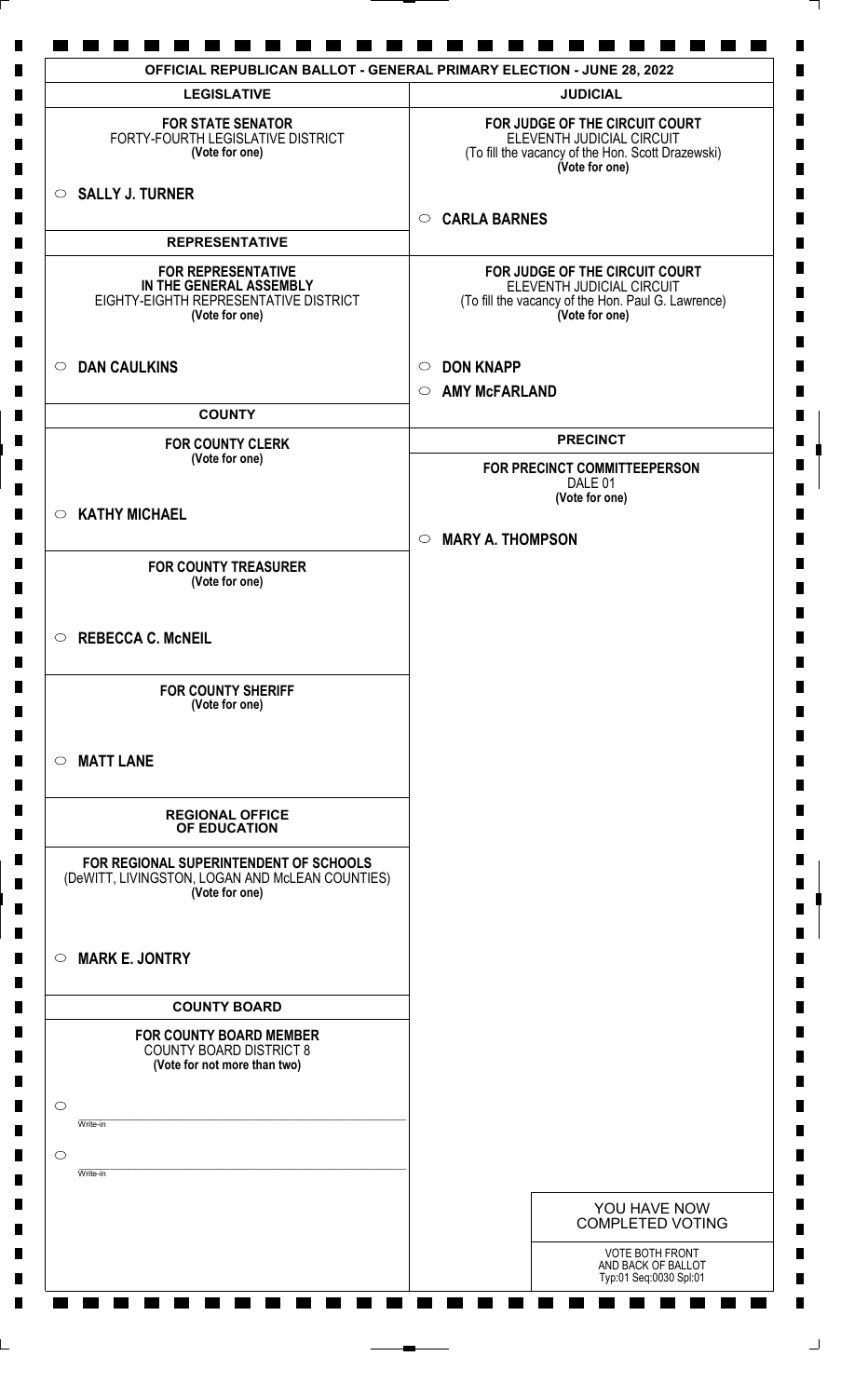| Kathy Michael<br>Kathy Michael, McLean County Clerk                                                                                                    | <b>OFFICIAL REPUBLICAN BALLOT</b><br><b>GENERAL PRIMARY ELECTION</b><br><b>Initials</b><br><b>JUNE 28, 2022</b><br><b>McLEAN COUNTY, ILLINOIS</b><br>DALE 01 - BALLOT STYLE 31                                                    |
|--------------------------------------------------------------------------------------------------------------------------------------------------------|-----------------------------------------------------------------------------------------------------------------------------------------------------------------------------------------------------------------------------------|
| erroneously mark this ballot, return to the election judge and obtain another.                                                                         | To vote, darken the oval to the LEFT of your choice, like this ●. To cast a write-in vote, darken the oval to the<br>LEFT of the blank space provided and write the candidate's name in that space. If you tear, spoil, deface or |
| <b>FEDERAL</b>                                                                                                                                         | <b>STATE</b>                                                                                                                                                                                                                      |
| <b>FOR UNITED STATES SENATOR</b><br>(Vote for one)                                                                                                     | <b>FOR ATTORNEY GENERAL</b><br>(Vote for one)                                                                                                                                                                                     |
| <b>CASEY CHLEBEK</b><br>$\circ$<br><b>PEGGY HUBBARD</b><br>$\circ$<br><b>ROBERT "BOBBY" PITON</b><br>$\circ$<br><b>JIMMY LEE TILLMAN II</b><br>$\circ$ | <b>STEVE KIM</b><br>$\circ$<br><b>DAVID SHESTOKAS</b><br>$\circ$<br><b>THOMAS G. DeVORE</b><br>$\circ$                                                                                                                            |
| <b>ANTHONY W. WILLIAMS</b><br>$\circ$<br><b>KATHY SALVI</b><br>$\circ$                                                                                 | <b>FOR SECRETARY OF STATE</b><br>(Vote for one)                                                                                                                                                                                   |
| <b>MATTHEW "MATT" DUBIEL</b><br>$\circ$                                                                                                                | <b>DAN BRADY</b><br>$\circ$                                                                                                                                                                                                       |
| <b>STATE</b>                                                                                                                                           | <b>JOHN C. MILHISER</b><br>$\circ$                                                                                                                                                                                                |
| <b>FOR GOVERNOR AND</b><br><b>LIEUTENANT GOVERNOR</b><br>(Vote for one)                                                                                | <b>FOR COMPTROLLER</b><br>(Vote for one)                                                                                                                                                                                          |
| (DARREN BAILEY<br>$\circ$<br><b>(STEPHANIE TRUSSELL</b>                                                                                                | <b>SHANNON L. TERESI</b><br>$\circ$                                                                                                                                                                                               |
| (PAUL SCHIMPF<br>$\circ$<br><b>CAROLYN SCHOFIELD</b><br>(RICHARD C. IRVIN<br>$\circ$                                                                   | <b>FOR TREASURER</b><br>(Vote for one)                                                                                                                                                                                            |
| <b>(AVERY BOURNE</b><br><b>(GARY RABINE</b><br>$\circ$<br>(AARON DEL MAR                                                                               | <b>TOM DEMMER</b><br>$\circ$                                                                                                                                                                                                      |
| (MAX SOLOMON<br>$\circ$                                                                                                                                | <b>CONGRESSIONAL</b>                                                                                                                                                                                                              |
| (LATASHA H. FIELDS<br>(JESSE SULLIVAN<br>$\circ$<br>(KATHLEEN MURPHY                                                                                   | FOR REPRESENTATIVE IN CONGRESS<br>SIXTEENTH CONGRESSIONAL DISTRICT<br>(Vote for one)                                                                                                                                              |
| $\circ$<br>Write-in<br>Write-in                                                                                                                        | <b>DARIN LaHOOD</b><br>$\circ$<br><b>WALT PETERS</b><br>$\circ$<br><b>JOANNE GUILLEMETTE</b><br>$\circ$<br><b>MICHAEL REBRESH</b><br>$\circ$                                                                                      |
|                                                                                                                                                        |                                                                                                                                                                                                                                   |
|                                                                                                                                                        | <b>VOTE BOTH FRONT</b><br>AND BACK OF BALLOT<br>Typ:01 Seq:0031 Spl:01                                                                                                                                                            |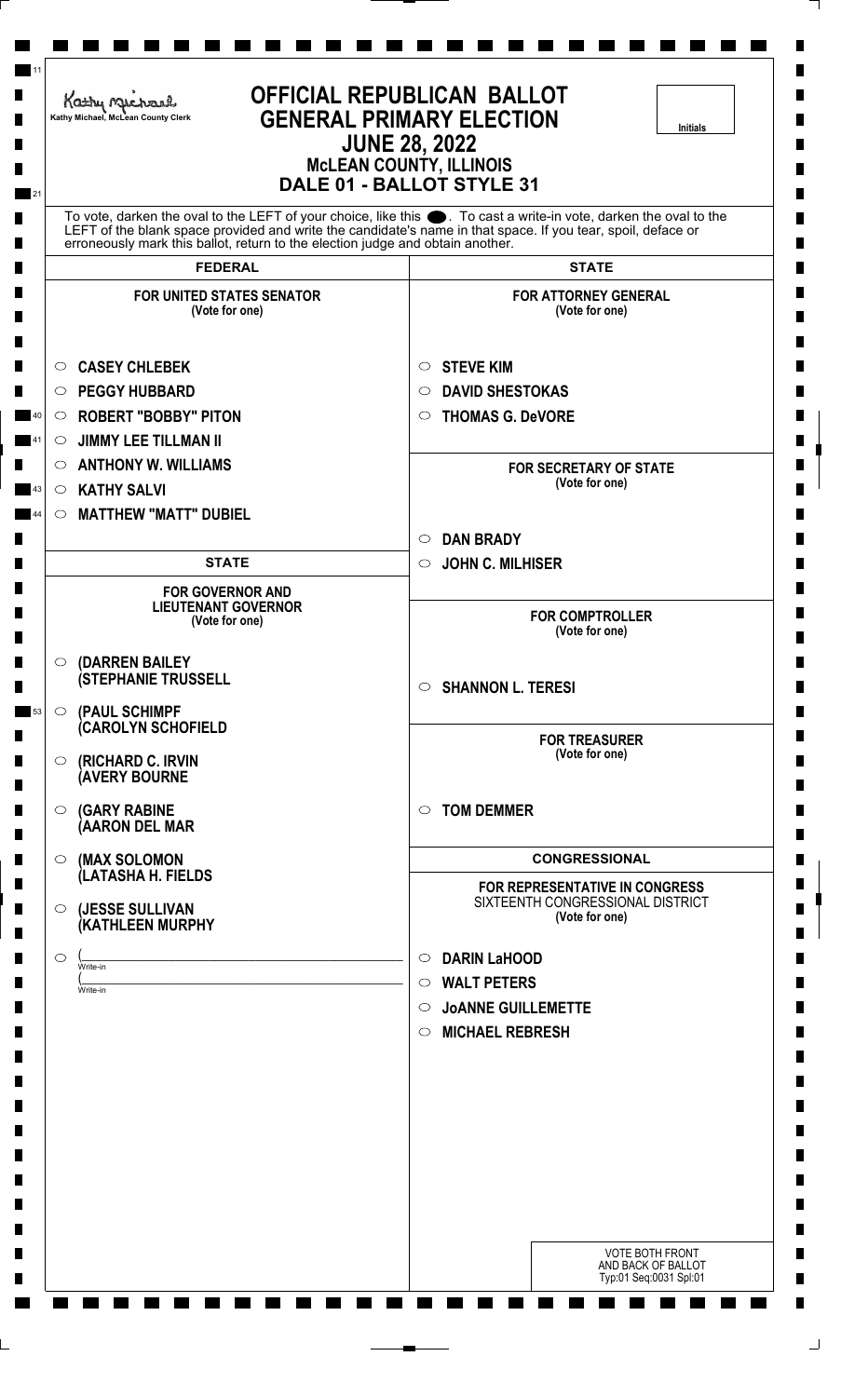| <b>LEGISLATIVE</b>                                                                                              | <b>JUDICIAL</b>                                                                                                                     |
|-----------------------------------------------------------------------------------------------------------------|-------------------------------------------------------------------------------------------------------------------------------------|
| <b>FOR STATE SENATOR</b><br>FORTY-FOURTH LEGISLATIVE DISTRICT<br>(Vote for one)                                 | FOR JUDGE OF THE CIRCUIT COURT<br>ELEVENTH JUDICIAL CIRCUIT<br>(To fill the vacancy of the Hon. Scott Drazewski)<br>(Vote for one)  |
| <b>SALLY J. TURNER</b><br>$\circ$                                                                               | <b>CARLA BARNES</b><br>$\circ$                                                                                                      |
| <b>REPRESENTATIVE</b>                                                                                           |                                                                                                                                     |
| <b>FOR REPRESENTATIVE</b><br>IN THE GENERAL ASSEMBLY<br>EIGHTY-EIGHTH REPRESENTATIVE DISTRICT<br>(Vote for one) | FOR JUDGE OF THE CIRCUIT COURT<br>ELEVENTH JUDICIAL CIRCUIT<br>(To fill the vacancy of the Hon. Paul G. Lawrence)<br>(Vote for one) |
| <b>DAN CAULKINS</b><br>$\circ$                                                                                  | <b>DON KNAPP</b><br>$\circ$<br><b>AMY McFARLAND</b><br>$\circ$                                                                      |
| <b>COUNTY</b>                                                                                                   |                                                                                                                                     |
| <b>FOR COUNTY CLERK</b>                                                                                         | <b>PRECINCT</b>                                                                                                                     |
| (Vote for one)                                                                                                  | FOR PRECINCT COMMITTEEPERSON<br>DALE 01<br>(Vote for one)                                                                           |
| <b>KATHY MICHAEL</b><br>$\circ$                                                                                 |                                                                                                                                     |
|                                                                                                                 | <b>MARY A. THOMPSON</b><br>$\circ$                                                                                                  |
| <b>FOR COUNTY TREASURER</b><br>(Vote for one)                                                                   |                                                                                                                                     |
| <b>REBECCA C. McNEIL</b><br>$\circ$                                                                             |                                                                                                                                     |
| <b>FOR COUNTY SHERIFF</b><br>(Vote for one)                                                                     |                                                                                                                                     |
| <b>MATT LANE</b><br>$\circ$                                                                                     |                                                                                                                                     |
| <b>REGIONAL OFFICE</b><br>OF EDUCATION                                                                          |                                                                                                                                     |
| FOR REGIONAL SUPERINTENDENT OF SCHOOLS<br>(DeWITT, LIVINGSTON, LOGAN AND McLEAN COUNTIES)<br>(Vote for one)     |                                                                                                                                     |
| <b>MARK E. JONTRY</b><br>$\circ$                                                                                |                                                                                                                                     |
| <b>COUNTY BOARD</b>                                                                                             |                                                                                                                                     |
| <b>FOR COUNTY BOARD MEMBER</b><br><b>COUNTY BOARD DISTRICT 3</b><br>(Vote for not more than two)                |                                                                                                                                     |
| <b>GEORGE O. WENDT</b><br>$\circ$                                                                               |                                                                                                                                     |
| O LYNDSAY BLOOMFIELD                                                                                            |                                                                                                                                     |
|                                                                                                                 |                                                                                                                                     |
|                                                                                                                 | YOU HAVE NOW<br><b>COMPLETED VOTING</b>                                                                                             |
|                                                                                                                 | VOTE BOTH FRONT<br>AND BACK OF BALLOT<br>Typ:01 Seq:0031 Spl:01                                                                     |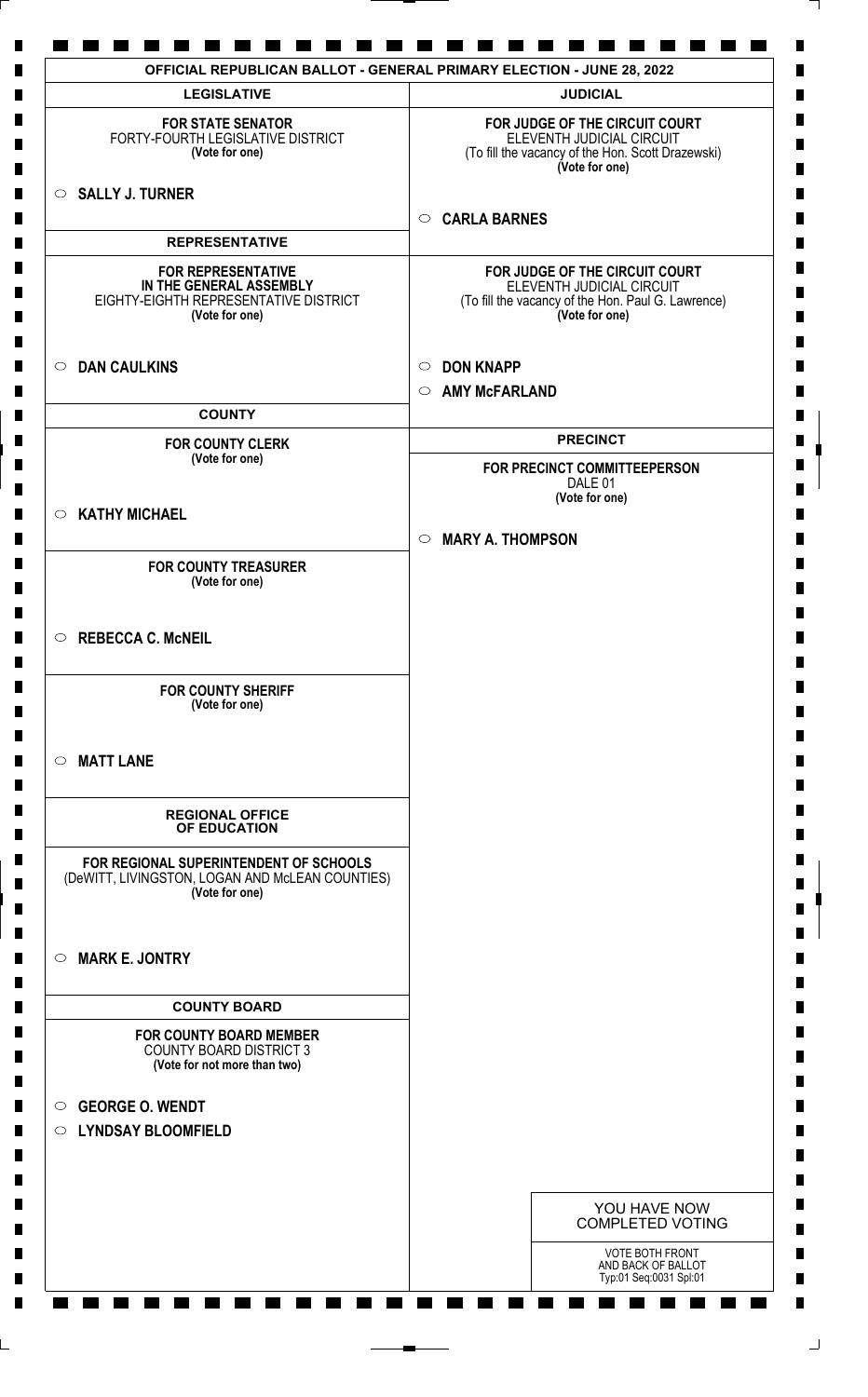| Kathy Michael<br>Kathy Michael, McLean County Clerk                                                                                                    | <b>OFFICIAL REPUBLICAN BALLOT</b><br><b>GENERAL PRIMARY ELECTION</b><br><b>Initials</b><br><b>JUNE 28, 2022</b><br><b>MCLEAN COUNTY, ILLINOIS</b><br>DALE 01 - BALLOT STYLE 32                                                    |
|--------------------------------------------------------------------------------------------------------------------------------------------------------|-----------------------------------------------------------------------------------------------------------------------------------------------------------------------------------------------------------------------------------|
| erroneously mark this ballot, return to the election judge and obtain another.                                                                         | To vote, darken the oval to the LEFT of your choice, like this ●. To cast a write-in vote, darken the oval to the<br>LEFT of the blank space provided and write the candidate's name in that space. If you tear, spoil, deface or |
| <b>FEDERAL</b>                                                                                                                                         | <b>STATE</b>                                                                                                                                                                                                                      |
| <b>FOR UNITED STATES SENATOR</b><br>(Vote for one)                                                                                                     | <b>FOR ATTORNEY GENERAL</b><br>(Vote for one)                                                                                                                                                                                     |
| <b>CASEY CHLEBEK</b><br>$\circ$<br><b>PEGGY HUBBARD</b><br>$\circ$<br><b>ROBERT "BOBBY" PITON</b><br>$\circ$<br><b>JIMMY LEE TILLMAN II</b><br>$\circ$ | <b>STEVE KIM</b><br>$\circ$<br><b>DAVID SHESTOKAS</b><br>$\circ$<br><b>THOMAS G. DeVORE</b><br>$\circ$                                                                                                                            |
| <b>ANTHONY W. WILLIAMS</b><br>$\circ$<br><b>KATHY SALVI</b><br>$\circ$                                                                                 | <b>FOR SECRETARY OF STATE</b><br>(Vote for one)                                                                                                                                                                                   |
| <b>MATTHEW "MATT" DUBIEL</b><br>$\circ$                                                                                                                | <b>DAN BRADY</b><br>$\circ$                                                                                                                                                                                                       |
| <b>STATE</b>                                                                                                                                           | <b>JOHN C. MILHISER</b><br>$\circ$                                                                                                                                                                                                |
| <b>FOR GOVERNOR AND</b><br><b>LIEUTENANT GOVERNOR</b><br>(Vote for one)                                                                                | <b>FOR COMPTROLLER</b><br>(Vote for one)                                                                                                                                                                                          |
| (DARREN BAILEY<br>$\circ$<br><b>(STEPHANIE TRUSSELL</b>                                                                                                | <b>SHANNON L. TERESI</b><br>$\circ$                                                                                                                                                                                               |
| (PAUL SCHIMPF<br>$\circ$<br><b>CAROLYN SCHOFIELD</b><br>(RICHARD C. IRVIN<br>$\circ$                                                                   | <b>FOR TREASURER</b><br>(Vote for one)                                                                                                                                                                                            |
| <b>(AVERY BOURNE</b><br><b>(GARY RABINE</b><br>$\circ$<br>(AARON DEL MAR                                                                               | <b>TOM DEMMER</b><br>$\circ$                                                                                                                                                                                                      |
| (MAX SOLOMON<br>$\circ$                                                                                                                                | <b>CONGRESSIONAL</b>                                                                                                                                                                                                              |
| (LATASHA H. FIELDS<br>(JESSE SULLIVAN<br>$\circ$<br>(KATHLEEN MURPHY                                                                                   | FOR REPRESENTATIVE IN CONGRESS<br>SIXTEENTH CONGRESSIONAL DISTRICT<br>(Vote for one)                                                                                                                                              |
| $\circ$<br>Write-in<br>Write-in                                                                                                                        | <b>DARIN LaHOOD</b><br>$\circ$<br><b>WALT PETERS</b><br>$\circ$<br><b>JOANNE GUILLEMETTE</b><br>$\circ$<br><b>MICHAEL REBRESH</b><br>$\circ$                                                                                      |
|                                                                                                                                                        |                                                                                                                                                                                                                                   |
|                                                                                                                                                        | <b>VOTE BOTH FRONT</b><br>AND BACK OF BALLOT<br>Typ:01 Seq:0032 Spl:01                                                                                                                                                            |